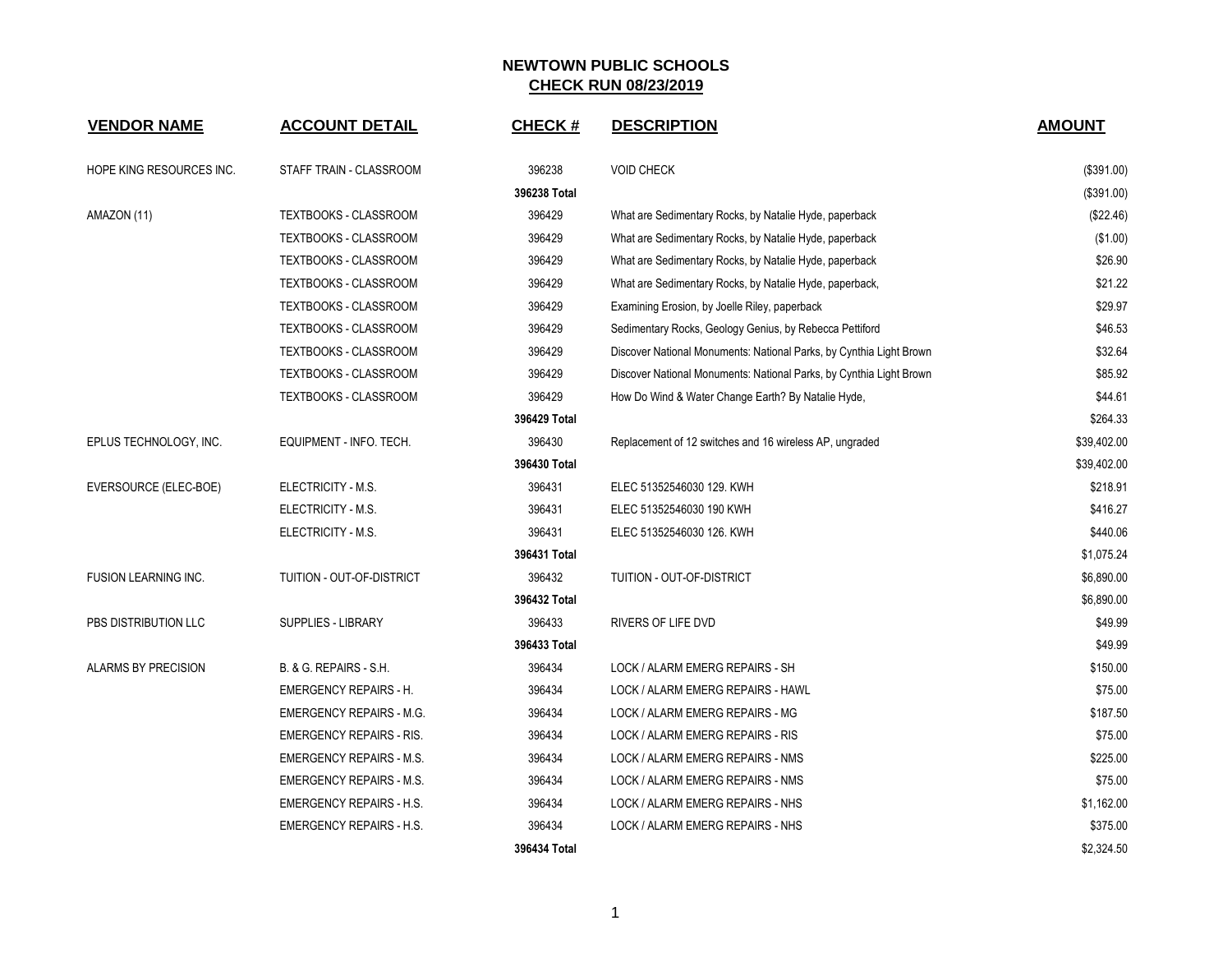| <b>VENDOR NAME</b> | <b>ACCOUNT DETAIL</b>        | <b>CHECK#</b> | <b>DESCRIPTION</b>                                                                               | <b>AMOUNT</b> |
|--------------------|------------------------------|---------------|--------------------------------------------------------------------------------------------------|---------------|
| ALBANO, DONNA      | INSTR. SUPPLIES - CLASSROOM  | 396435        | <b>CLASSROOM SUPPLIES</b>                                                                        | \$100.00      |
|                    |                              | 396435 Total  |                                                                                                  | \$100.00      |
| AMAZON (11)        | INSTR. SUPPLIES - CLASSROOM  | 396436        | Misc. Science and Math Supplies, including UV beads, felt fabric, tissue paper                   | \$5.45        |
|                    | INSTR. SUPPLIES - CLASSROOM  | 396436        | Misc. Science and Math Supplies, including UV beads, felt fabric, tissue paper                   | \$180.55      |
|                    | <b>SUPPLIES - LIBRARY</b>    | 396436        | School Smart Vertical Pencil Sharpener, Electric, Item #084437                                   | \$26.74       |
|                    | <b>SUPPLIES - LIBRARY</b>    | 396436        | Metallic Silver I Voted Today Circle Stickers, 2 inches round, 500 labels/roll                   | \$18.19       |
|                    | <b>SUPPLIES - LIBRARY</b>    | 396436        | Carson Dellosa Eric Carle Dots Nameplates (122026)                                               | \$6.98        |
|                    | SUPPLIES - LIBRARY           | 396436        | Trend Enterprises Certificate of Award Colorful Classics Certificates, 8.5 x 11 inches, 30 piece | \$37.50       |
|                    | INSTR. SUPPLIES - CLASSROOM  | 396436        | The Power of Our Words: Teacher Language That Helps Children Learn                               | \$217.20      |
|                    |                              | 396436 Total  |                                                                                                  | \$492.61      |
| AMAZON (13)        | INSTR. SUPPLIES - CLASSROOM  | 396437        | Board Games for kinder and 2 Cubby Shelves - no shipping                                         | \$667.63      |
|                    | INSTR. SUPPLIES - CLASSROOM  | 396437        | Board Games for kinder and 2 Cubby Shelves - no shipping                                         | \$25.98       |
|                    | INSTR. SUPPLIES - CLASSROOM  | 396437        | Super Genius Mult. 1                                                                             | \$58.50       |
|                    | INSTR. SUPPLIES - CLASSROOM  | 396437        | <b>Super Genius Addition</b>                                                                     | \$65.43       |
|                    | INSTR. SUPPLIES - CLASSROOM  | 396437        | Dot Dice Set - no shipping                                                                       | \$19.95       |
|                    | INSTR. SUPPLIES - CLASSROOM  | 396437        | Super Genius Mult. 1                                                                             | \$36.81       |
|                    | INSTR. SUPPLIES - CLASSROOM  | 396437        | Super Genius Mult 2                                                                              | \$87.75       |
|                    | TEXTBOOKS - CLASSROOM        | 396437        | Classroom Titles - See attached - no shipping                                                    | \$812.04      |
|                    | TEXTBOOKS - CLASSROOM        | 396437        | Classroom Titles - See attached - no shipping                                                    | \$148.50      |
|                    | TEXTBOOKS - CLASSROOM        | 396437        | Classroom Titles - See attached - no shipping                                                    | \$260.00      |
| AMAZON (13)        | TEXTBOOKS - CLASSROOM        | 396437        | Classroom Titles - See attached - no shipping                                                    | \$24.75       |
|                    | TEXTBOOKS - CLASSROOM        | 396437        | Classroom Titles - See attached - no shipping                                                    | \$296.09      |
|                    | TEXTBOOKS - CLASSROOM        | 396437        | Classroom Titles - See attached - no shipping                                                    | \$49.50       |
|                    | TEXTBOOKS - CLASSROOM        | 396437        | Classroom Titles - See attached - no shipping                                                    | \$14.60       |
|                    | INSTR. SUPPLIES - CLASSROOM  | 396437        | LAC Instructional Supplies - no shipping                                                         | \$306.66      |
|                    | INSTR. SUPPLIES - CLASSROOM  | 396437        | LAC Instructional Supplies - no shipping                                                         | \$8.99        |
|                    | INSTR. SUPPLIES - CLASSROOM  | 396437        | Post its & notepads for school & office - no shipping                                            | \$280.74      |
|                    | INSTR. SUPPLIES - CLASSROOM  | 396437        | Pencil Pouches, Velcro Dots, & Batteries - no shipping                                           | \$216.41      |
|                    |                              | 396437 Total  |                                                                                                  | \$3,380.33    |
| AMERICAN RED CROSS | STAFF TRAIN. - HEALTH ADMIN. | 396438        | CPR/FIRST AID TRAINING 2019/20                                                                   | \$138.60      |
|                    |                              | 396438 Total  |                                                                                                  | \$138.60      |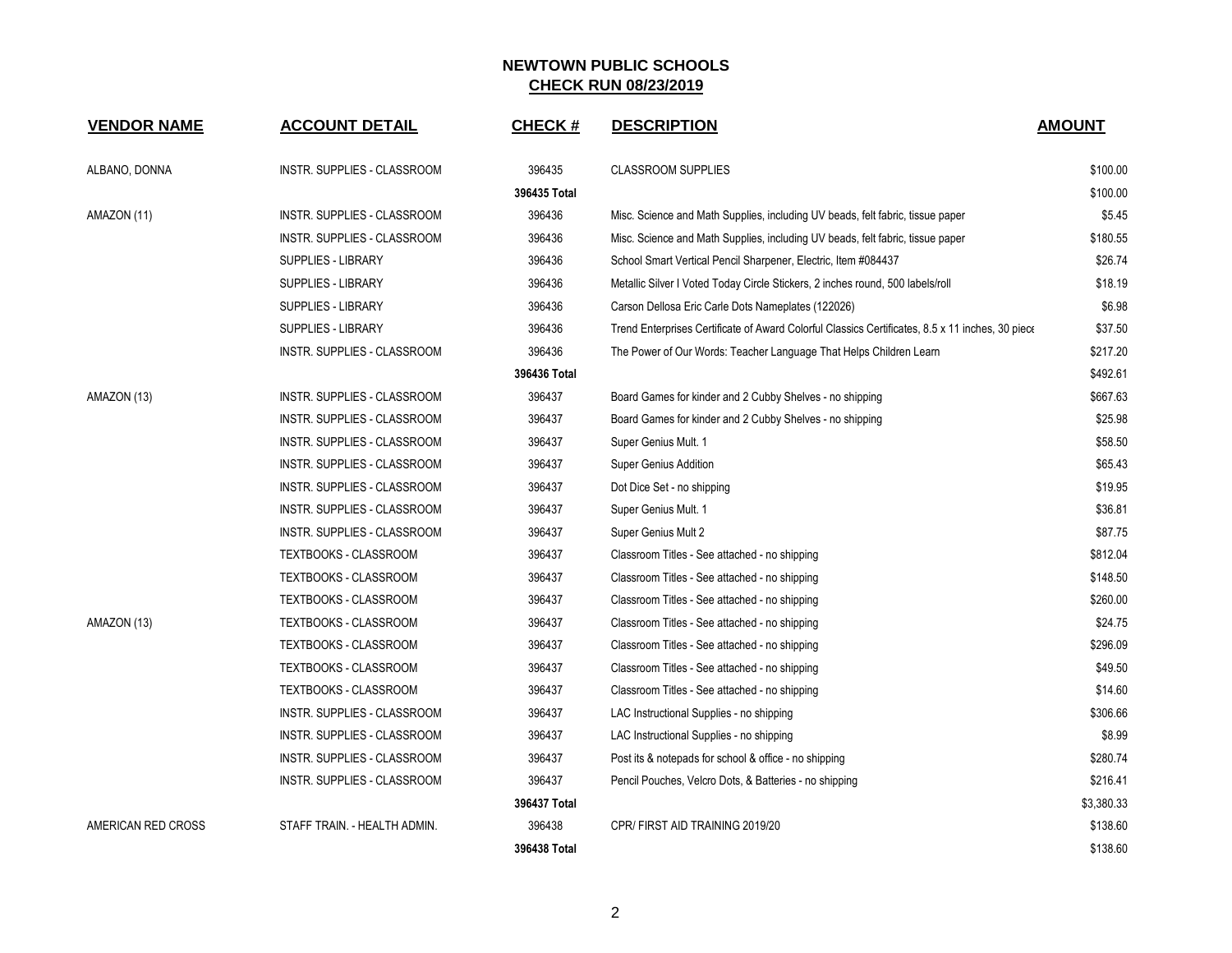| <b>VENDOR NAME</b>         | <b>ACCOUNT DETAIL</b>            | <b>CHECK#</b> | <b>DESCRIPTION</b>                                               | <b>AMOUNT</b> |
|----------------------------|----------------------------------|---------------|------------------------------------------------------------------|---------------|
| <b>BAGEL DELIGHT</b>       | OFF. SUPPLIES - SUPER.           | 396439        | <b>BAGELS &amp; CREAM CHEESE</b>                                 | \$330.00      |
|                            |                                  | 396439 Total  |                                                                  | \$330.00      |
| <b>BLICK ART MATERIALS</b> | <b>INSTR. SUPPLIES - ART</b>     | 396440        | Art supplies-see attached, no shipping                           | \$792.42      |
|                            |                                  | 396440 Total  |                                                                  | \$792.42      |
| CANFIELD, CHRISTIAN        | <b>INSTR. SUPPLIES - SCIENCE</b> | 396441        | <b>SCIENCE SUPPLIES</b>                                          | \$207.44      |
|                            |                                  | 396441 Total  |                                                                  | \$207.44      |
| CAPPELLI, GINI             | STAFF TRAIN. - STAFF DEVELOP.    | 396442        | <b>FOUNDATIONS LEVEL K WORKSHOP</b>                              | \$289.00      |
|                            |                                  | 396442 Total  |                                                                  | \$289.00      |
| CASPA - ATTN: C. PANNOZZO  | MEMBERSHIPS - SUPER.             | 396443        | <b>MEMBERSHIP</b>                                                | \$250.00      |
|                            |                                  | 396443 Total  |                                                                  | \$250.00      |
| CED                        | B. & G. REPAIRS - H.S.           | 396444        | REPAIR BAD BREAKER - NHS                                         | \$431.00      |
|                            |                                  | 396444 Total  |                                                                  | \$431.00      |
| <b>CERTAPRO PAINTERS</b>   | <b>REPAIRS - SPORTS</b>          | 396445        | Ref Attached Proposal for the re-painting of stadium goal posts. | \$2,975.00    |
|                            |                                  | 396445 Total  |                                                                  | \$2,975.00    |
| <b>CES</b>                 | TUITION - OUT-OF-DISTRICT        | 396446        | TUITION - OUT-OF-DISTRICT                                        | \$4,802.00    |
|                            | TUITION - OUT-OF-DISTRICT        | 396446        | TUITION - OUT-OF-DISTRICT                                        | \$72,550.00   |
|                            | TUITION - OUT-OF-DISTRICT        | 396446        | TUITION - OUT-OF-DISTRICT                                        | \$84,339.00   |
|                            | REPAIRS - SP/HEAR.               | 396446        | REPAIRS - SP/HEAR.                                               | \$334.00      |
|                            | REPAIRS - SP/HEAR.               | 396446        | REPAIRS - SP/HEAR.                                               | \$835.00      |
|                            | REPAIRS - SP/HEAR.               | 396446        | REPAIRS - SP/HEAR.                                               | \$668.00      |
|                            | REPAIRS - SP/HEAR.               | 396446        | REPAIRS - SP/HEAR.                                               | \$835.00      |
|                            | REPAIRS - SP/HEAR.               | 396446        | REPAIRS - SP/HEAR.                                               | \$167.00      |
|                            | REPAIRS - SP/HEAR.               | 396446        | REPAIRS - SP/HEAR.                                               | \$250.00      |
|                            | ACCOUNTS RECEIVABLE - EDUCATION  | 396446        | ACCOUNTS RECEIVABLE - EDUCATION                                  | \$167.00      |
|                            | ACCOUNTS RECEIVABLE - EDUCATION  | 396446        | ACCOUNTS RECEIVABLE - EDUCATION                                  | \$175.00      |
|                            | ACCOUNTS RECEIVABLE - EDUCATION  | 396446        | ACCOUNTS RECEIVABLE - EDUCATION                                  | (\$10,988.00) |
|                            |                                  | 396446 Total  |                                                                  | \$154,134.00  |
| CHARTER COMMUNICATION      | INSTR. SUPPLIES - TECH ED.       | 396447        | CABLE TV SUBSCRIPTION                                            | \$7.89        |
|                            |                                  | 396447 Total  |                                                                  | \$7.89        |
| <b>CHSCA</b>               | MEMBERSHIPS - SPORTS             | 396448        | See attached paperwork from CHSCA                                | \$690.00      |
|                            |                                  | 396448 Total  |                                                                  | \$690.00      |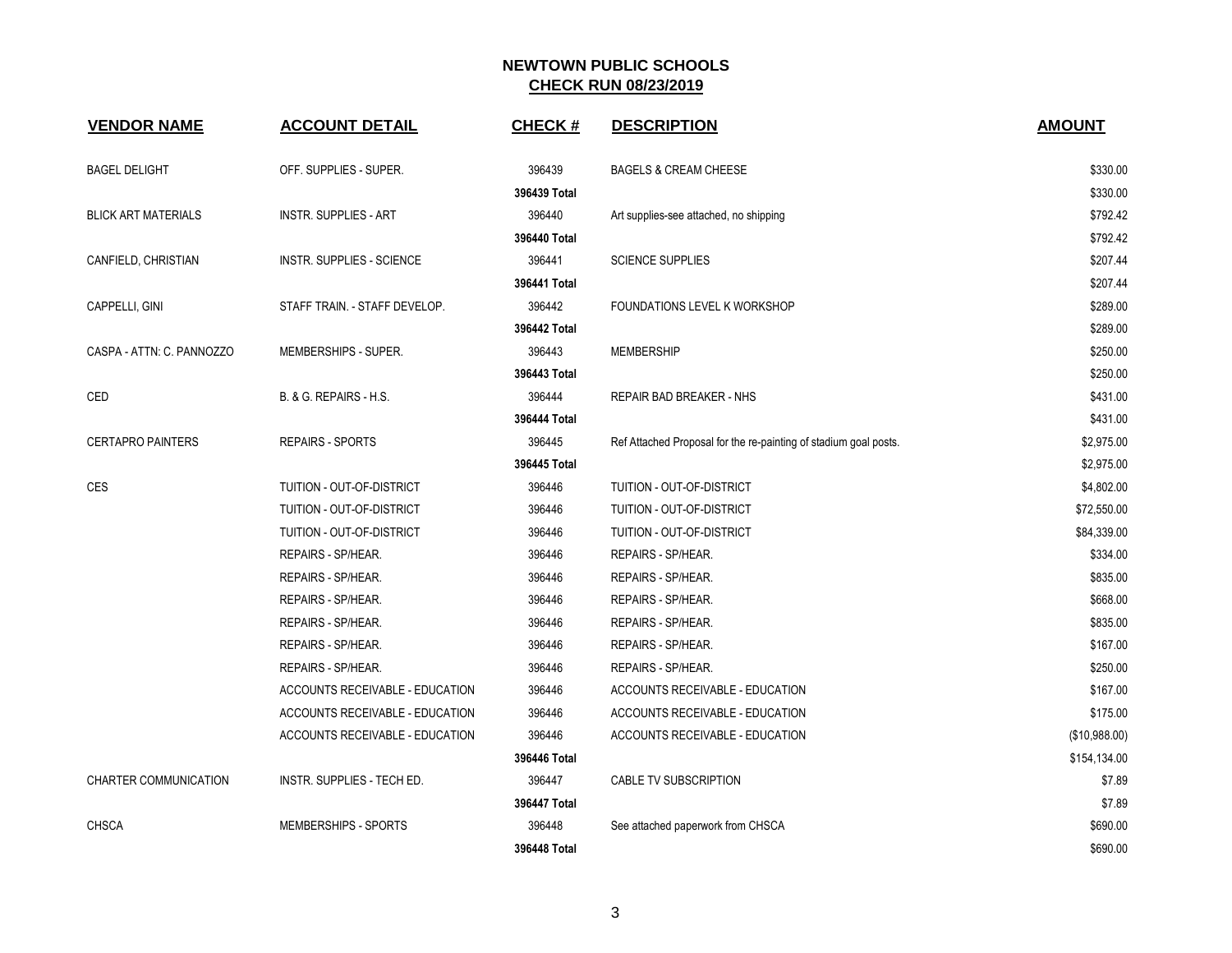| <b>VENDOR NAME</b>               | <b>ACCOUNT DETAIL</b>           | <b>CHECK#</b> | <b>DESCRIPTION</b>                                                               | <b>AMOUNT</b> |
|----------------------------------|---------------------------------|---------------|----------------------------------------------------------------------------------|---------------|
| COACH EVALUATOR LP               | INSTR. SUPPLIES - SPORTS        | 396449        | Ref-INV# 001050 FOR Renewal of Coach Evaluator                                   | \$199.00      |
|                                  |                                 | 396449 Total  |                                                                                  | \$199.00      |
| <b>COMMUNITY PLAYTHINGS</b>      | EQUIPMENT - DISTRICT FURNITURE  | 396450        | 2 F673 CORNER SELF24                                                             | \$380.00      |
|                                  | EQUIPMENT - DISTRICT FURNITURE  | 396450        | 16 J7 12 WOODCREST CHAIR 12                                                      | \$1,760.00    |
|                                  | EQUIPMENT - DISTRICT FURNITURE  | 396450        | 2 A9.9 MEADIUM 36 ROUND MULTI TABLE                                              | \$570.00      |
|                                  | EQUIPMENT - DISTRICT FURNITURE  | 396450        | 1 F622 ADJUSTABLE SHELF 2 X 32                                                   | \$360.00      |
|                                  |                                 | 396450 Total  |                                                                                  | \$3,070.00    |
| CONN LIBRARY CONSORT             | CONTRACTED SERV. - LIBRARY      | 396451        | Renewal of schoolwide subscription for Turnitin for the 2019 - 2020 school year. | \$5,344.66    |
|                                  |                                 | 396451 Total  |                                                                                  | \$5,344.66    |
| CONNORS, LEANNE                  | STAFF TRAVEL - STAFF DEVELOP.   | 396452        | TRAVEL FOUNDATIONS LEVEL 1 TRAINING                                              | \$62.06       |
|                                  |                                 | 396452 Total  |                                                                                  | \$62.06       |
| <b>CREATIVE FINANCIAL STAFFI</b> | <b>EXTRA WORK - DISTRICT</b>    | 396453        | STAFFING SERV FOR PAYROLL POSITION                                               | \$1,260.00    |
|                                  |                                 | 396453 Total  |                                                                                  | \$1,260.00    |
| DALY, MJ LLC                     | <b>EMERGENCY REPAIRS - H.S.</b> | 396454        | WATER FLOW VALVE LEAKING STAIRWELL A4 - NHS                                      | \$381.26      |
|                                  |                                 | 396454 Total  |                                                                                  | \$381.26      |
| DE BRANTES, NATHALIE             | INSTR. SUPPLIES - CLASSROOM     | 396455        | <b>STAFF MEETING SUPPLIES</b>                                                    | \$88.75       |
|                                  |                                 | 396455 Total  |                                                                                  | \$88.75       |
| DECESARE, GINA                   | STAFF TRAIN. - STAFF DEVELOP.   | 396456        | <b>FOUNDATIONS TRAINING WORKSHOP</b>                                             | \$289.00      |
|                                  |                                 | 396456 Total  |                                                                                  | \$289.00      |
| DEMCO INC.                       | <b>SUPPLIES - LIBRARY</b>       | 396457        | Library Supplies (See attached)- NO SHIPPING                                     | \$453.36      |
|                                  |                                 | 396457 Total  |                                                                                  | \$453.36      |
| <b>EDUCATION WEEK</b>            | SUPPLIES - LIBRARY              | 396458        | Subscription renewal for 2019-2020                                               | \$97.00       |
|                                  |                                 | 396458 Total  |                                                                                  | \$97.00       |
| EVERSOURCE (ELEC-BOE)            | ELECTRICITY - M.S.              | 396459        | ELEC 51352546030 94. KWH                                                         | \$1,465.65    |
|                                  |                                 | 396459 Total  |                                                                                  | \$1,465.65    |
| FAIR AUTO SUPPLY                 | REPAIRS - MAINT.                | 396460        | MAINT VEHICLE REPAIR PARTS                                                       | \$4.10        |
|                                  |                                 | 396460 Total  |                                                                                  | \$4.10        |
| FIRST STUDENT INC.               | STUDENT TRAVEL - CLASSROOM      | 396461        | <b>FIELD TRIP</b>                                                                | \$164.00      |
|                                  |                                 | 396461 Total  |                                                                                  | \$164.00      |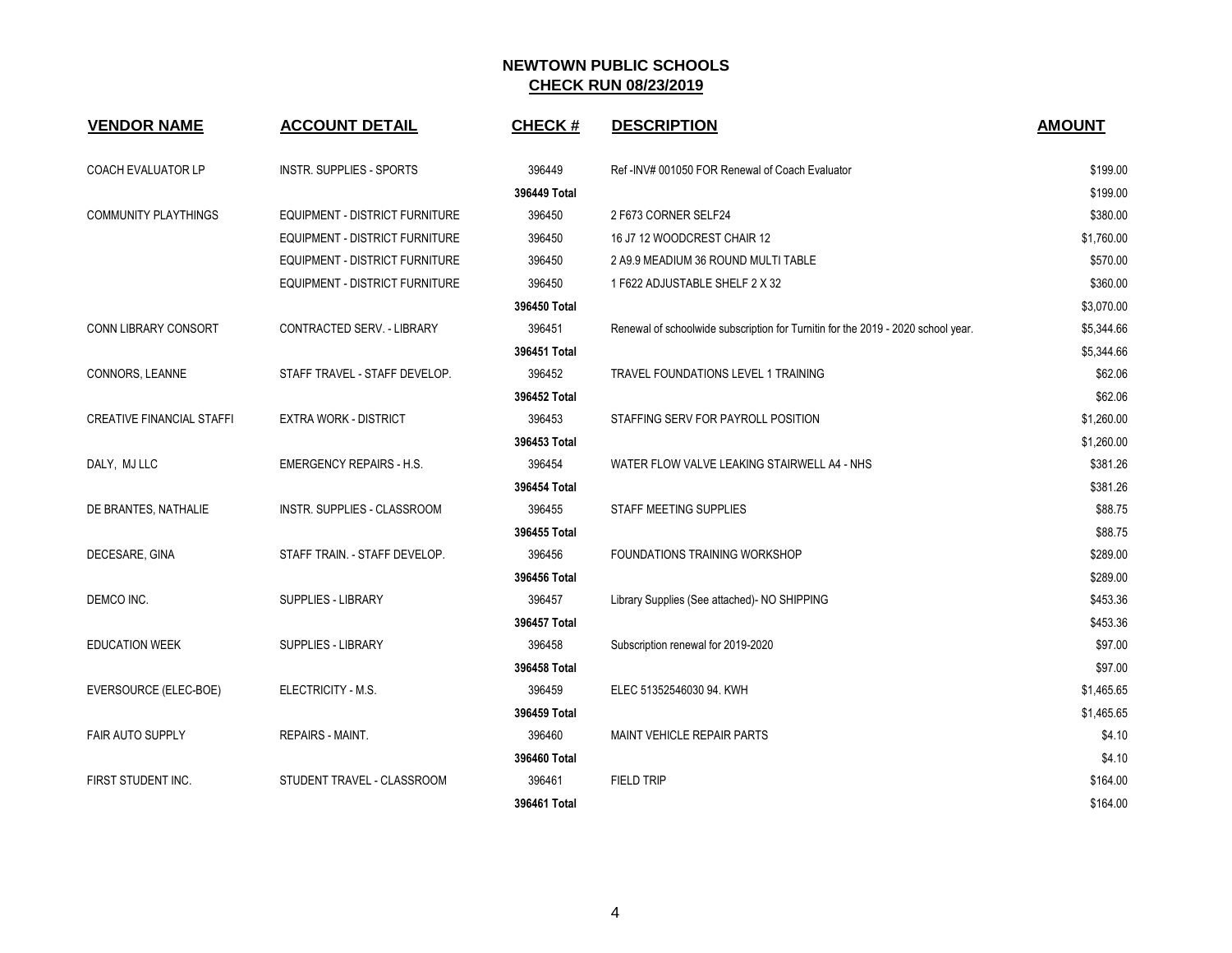| <b>VENDOR NAME</b>               | <b>ACCOUNT DETAIL</b>            | <b>CHECK#</b> | <b>DESCRIPTION</b>                                                            | <b>AMOUNT</b> |
|----------------------------------|----------------------------------|---------------|-------------------------------------------------------------------------------|---------------|
| <b>FLAGHOUSE</b>                 | <b>INSTR. SUPPLIES - P.E.</b>    | 396462        | Items for course, including harnesses, Rope, helmets, carabiners.             | \$1,634.17    |
|                                  | INSTR. SUPPLIES - CLASSROOM      | 396462        | All about you Thumb balls                                                     | \$183.75      |
|                                  | INSTR. SUPPLIES - CLASSROOM      | 396462        | Shipping                                                                      | \$19.23       |
|                                  |                                  | 396462 Total  |                                                                               | \$1,837.15    |
| FOLLETT SCHOOL SOLUTIONS         | <b>SUPPLIES - LIBRARY</b>        | 396463        | Package of 1000 book barcodes.                                                | \$180.00      |
|                                  | SUPPLIES - LIBRARY               | 396463        | Shipping and handling.                                                        | \$11.10       |
|                                  |                                  | 396463 Total  |                                                                               | \$191.10      |
| FRIES, ANNE                      | STAFF TRAIN. - STAFF DEVELOP.    | 396464        | FOUNDATIONS TANNING WORKSHOP                                                  | \$289.00      |
|                                  |                                  | 396464 Total  |                                                                               | \$289.00      |
| <b>GOPHER</b>                    | <b>INSTR. SUPPLIES - P.E.</b>    | 396465        | ROPES- FLAGS- CONES- FRISBEES ETC                                             | \$1,126.68    |
|                                  |                                  | 396465 Total  |                                                                               | \$1,126.68    |
| <b>GUGLIOTTI ASSOCIATES INC.</b> | <b>B&amp;G CONTRACTED SERV.</b>  | 396466        | REFINISH GYM FLOORS (SH, MG, NMS A&B WINGS) 2019-2020                         | \$7,115.00    |
|                                  |                                  | 396466 Total  |                                                                               | \$7,115.00    |
| <b>HARTFORD HEALTHCARE</b>       | <b>TUITION - OUT-OF-DISTRICT</b> | 396467        | TUITION - OUT-OF-DISTRICT                                                     | \$400.00      |
|                                  | TUITION - OUT-OF-DISTRICT        | 396467        | TUITION - OUT-OF-DISTRICT                                                     | \$2,562.50    |
|                                  |                                  | 396467 Total  |                                                                               | \$2,962.50    |
| <b>HUDL</b>                      | INSTR. SUPPLIES - SPORTS         | 396468        | Ref.Inv# INV00604949 - Football HUDL Gold and HUDL Play Tools Service         | \$1,816.99    |
|                                  |                                  | 396468 Total  |                                                                               | \$1,816.99    |
| <b>IMPACT APPLICATIONS INC.</b>  | <b>INSTR. SUPPLIES - SPORTS</b>  | 396469        | Ref INV# 20191946 (1) Year On-Line Subscription for access to IMPACT Software | \$875.00      |
|                                  |                                  | 396469 Total  |                                                                               | \$875.00      |
| <b>INSECT LORE</b>               | INSTR. SUPPLIES - CLASSROOM      | 396470        | Butterfly Garden with Voucher, Item #1076                                     | \$139.96      |
|                                  | INSTR. SUPPLIES - CLASSROOM      | 396470        | Ladybug Larvae Refill                                                         | \$87.96       |
|                                  | INSTR. SUPPLIES - CLASSROOM      | 396470        | Shipping and Handling Charges                                                 | \$13.99       |
|                                  |                                  | 396470 Total  |                                                                               | \$241.91      |
| <b>ITSAVVY LLC</b>               | INSTR. SUPPLIES - INFO. TECH.    | 396471        | Tripp Lite HDMi to VGA with Audtio 6 ft Mft part # P566-006-VGA-A             | \$451.08      |
|                                  | INSTR. SUPPLIES - INFO. TECH.    | 396471        | Tripp Lite HDMI To VGA with audtio 3.5 10 ft Mfg part # Pd66-010-VGA-A        | \$144.96      |
|                                  |                                  | 396471 Total  |                                                                               | \$596.04      |
| JUMP, DEANNA                     | STAFF TRAIN. - CLASSROOM         | 396472        | NE19D-0719-6478-6516 CONF                                                     | \$391.00      |
|                                  |                                  | 396472 Total  |                                                                               | \$391.00      |
| LEJA, KATHERINE                  | STAFF TRAIN. - STAFF DEVELOP.    | 396473        | FOUNDATIONS LEVEL WORKSHOP                                                    | \$289.00      |
|                                  |                                  | 396473 Total  |                                                                               | \$289.00      |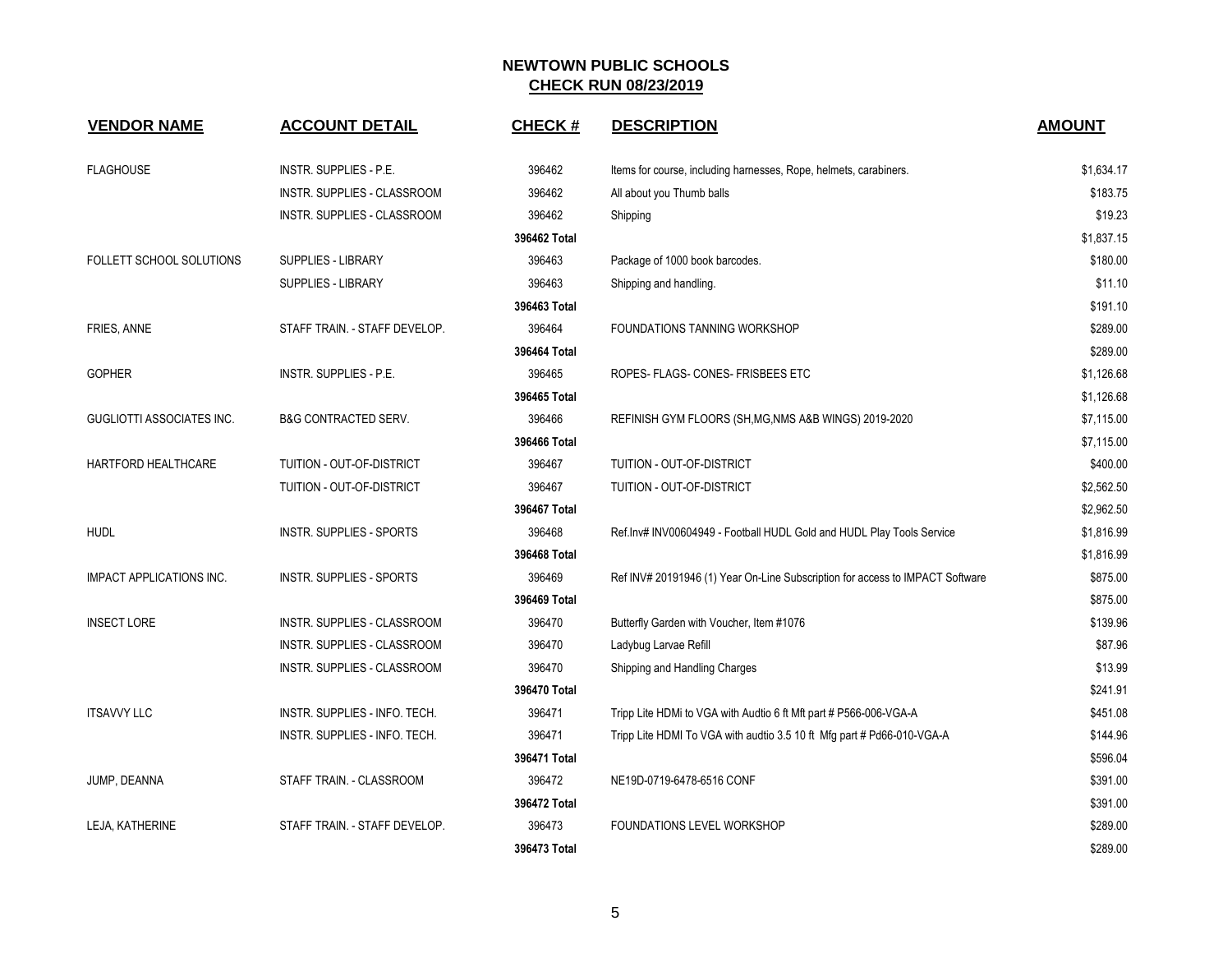| <b>VENDOR NAME</b>        | <b>ACCOUNT DETAIL</b>                 | <b>CHECK#</b> | <b>DESCRIPTION</b>                                                                      | <b>AMOUNT</b> |
|---------------------------|---------------------------------------|---------------|-----------------------------------------------------------------------------------------|---------------|
| LORD, ROBERT COMPANY THE  | EQUIPMENT - DISTRICT FURNITURE        | 396474        | 5SECTTION COAT LOCKET/ SEAT 0468JC                                                      | \$1,737.00    |
|                           | EQUIPMENT - DISTRICT FURNITURE        | 396474        | 5 SECTION BENCH LOCKER / BLUE 9093JC                                                    | \$321.20      |
|                           | EQUIPMENT - DISTRICT FURNITURE        | 396474        | 4 PIECE CULINARY PLAY KITCHEN 24119C                                                    | \$1,136.60    |
|                           | EQUIPMENT - DISTRICT FURNITURE        | 396474        | FLASHBACK PICK A BOOK STAND 3514JC                                                      | \$465.00      |
|                           | <b>EQUIPMENT - DISTRICT FURNITURE</b> | 396474        | TALL FIXED STRAIGHT BOOKCASE 5229JC                                                     | \$364.20      |
|                           | EQUIPMENT - DISTRICT FURNITURE        | 396474        | FIXED STRAIGHT BOOKCASE 5232JC                                                          | \$620.00      |
|                           | EQUIPMENT - DISTRICT FURNITURE        | 396474        | <b>SHIPPING</b>                                                                         | \$464.30      |
|                           |                                       | 396474 Total  |                                                                                         | \$5,108.30    |
| LUBIN, DEBORAH            | INSTR. SUPPLIES - CLASSROOM           | 396475        | <b>CLASSROOM SUPPLIES</b>                                                               | \$100.00      |
|                           | STAFF TRAIN. - STAFF DEVELOP.         | 396475        | FOUNDATIONS LEVEL K WORKSHOP                                                            | \$289.00      |
|                           |                                       | 396475 Total  |                                                                                         | \$389.00      |
| MARANS, WENDY D. M.S.,CCC | PROF. SERV. - PSYCH/MED. EVAL.        | 396476        | <b>SERVICE</b>                                                                          | \$1,980.00    |
|                           | PROF. SERV. - PSYCH/MED. EVAL.        | 396476        | PROF. SERV. - PSYCH/MED. EVAL.                                                          | \$1,500.00    |
|                           |                                       | 396476 Total  |                                                                                         | \$3,480.00    |
| MASON W.B. INC.           | INSTR. SUPPLIES - CLASSROOM           | 396477        | Assorted furniture items for school, including desks, file cabinets, book cases, chairs | \$2,033.00    |
|                           | INSTR. SUPPLIES - CLASSROOM           | 396477        | Freight charge. Quote attached                                                          | \$289.00      |
|                           | INSTR. SUPPLIES - CLASSROOM           | 396477        | Assorted furniture items for school, including desks, file cabinets, book cases, chairs | \$320.00      |
|                           | OFF. SUPPLIES - BUS. SERV.            | 396477        | <b>SUPPLIES 2019/20</b>                                                                 | \$9.72        |
|                           | OFF. SUPPLIES - BUS. SERV.            | 396477        | COFFEE 2019/20                                                                          | \$49.46       |
|                           | OFF. SUPPLIES - BUS. SERV.            | 396477        | <b>WATER 2019/20</b>                                                                    | \$29.95       |
|                           | OFF. SUPPLIES - BUS. SERV.            | 396477        | <b>SUPPLIES 2019/20</b>                                                                 | \$92.97       |
|                           | <b>EQUIPMENT - DISTRICT FURNITURE</b> | 396477        | OFFICE FURNITURE                                                                        | \$604.00      |
|                           | <b>INSTR. SUPPLIES - ART</b>          | 396477        | Art Supplies-see attached, consortium bid 19-20, so shipping                            | \$140.48      |
|                           | <b>INSTR. SUPPLIES - ART</b>          | 396477        | Art Supplies-see attached, consortium bid 19-20, so shipping                            | \$63.74       |
|                           | <b>INSTR. SUPPLIES - ART</b>          | 396477        | Art Supplies-see attached, consortium bid 19-20, so shipping                            | \$13.24       |
|                           | <b>INSTR. SUPPLIES - ART</b>          | 396477        | Item WBM21200RM(\$2.73 per ream)                                                        | \$300.00      |
|                           | INSTR. SUPPLIES - COMPUTER ED.        | 396477        | Comp. Ed portion                                                                        | \$671.00      |
|                           | INSTR. SUPPLIES - ENGLISH             | 396477        | English portion                                                                         | \$63.50       |
|                           | INSTR. SUPPLIES - ENGLISH             | 396477        | English portion                                                                         | \$286.50      |
|                           | <b>INSTR. SUPPLIES - MATH</b>         | 396477        | Math portion                                                                            | \$166.30      |
|                           | INSTR. SUPPLIES - MATH                | 396477        | Math portion                                                                            | \$210.70      |
|                           | <b>INSTR. SUPPLIES - MUSIC</b>        | 396477        | Music portion                                                                           | \$168.20      |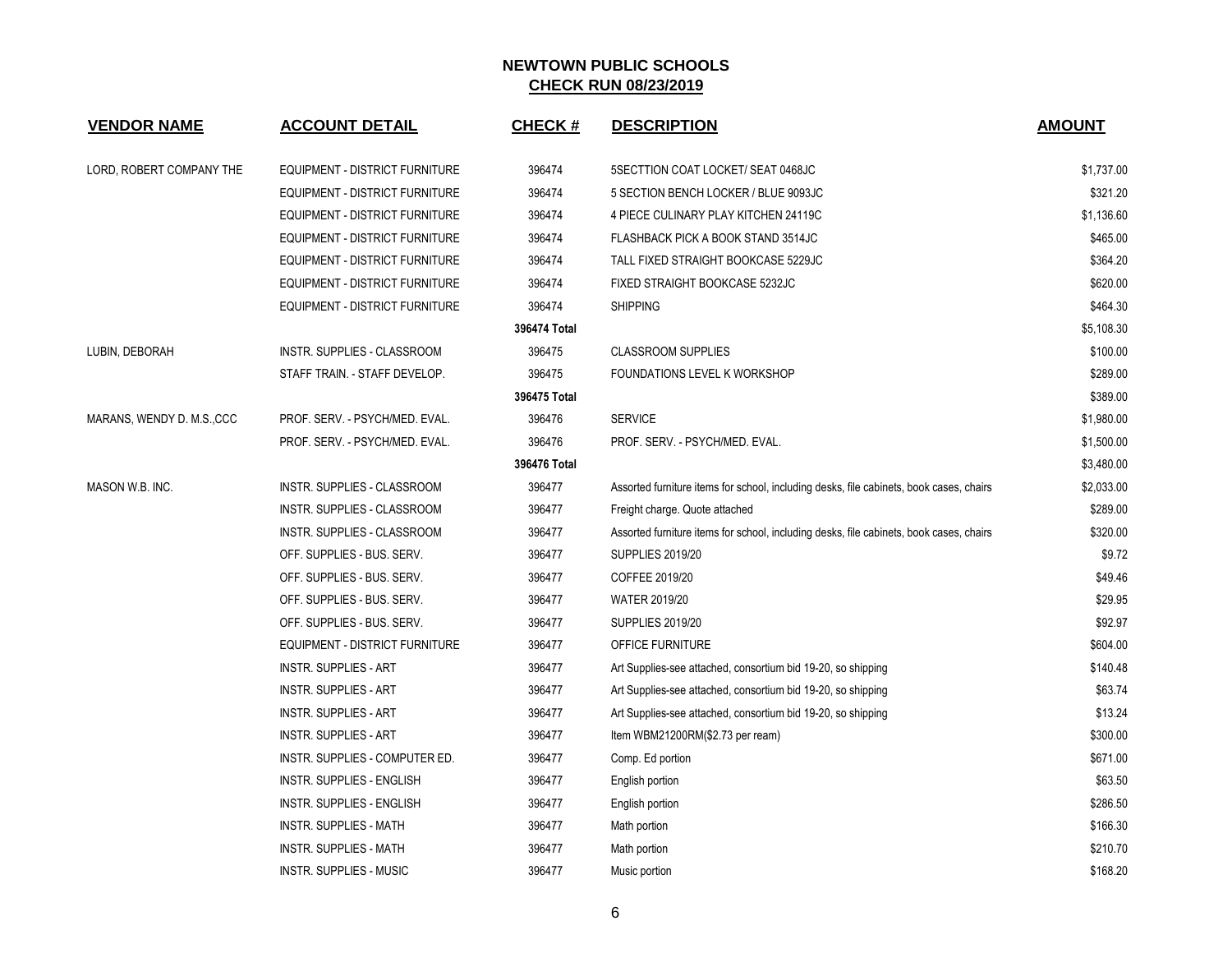| <b>VENDOR NAME</b>    | <b>ACCOUNT DETAIL</b>              | <b>CHECK#</b> | <b>DESCRIPTION</b>                                                                | <b>AMOUNT</b> |
|-----------------------|------------------------------------|---------------|-----------------------------------------------------------------------------------|---------------|
| MASON W.B. INC.       | INSTR. SUPPLIES - CLASSROOM        | 396477        | Assorted items for classroom use including dry erase markers, sharpies, calendars | \$485.21      |
|                       | INSTR. SUPPLIES - CLASSROOM        | 396477        | Assorted items for classroom use including dry erase markers, sharpies, calendars | \$154.08      |
|                       | INSTR. SUPPLIES - CLASSROOM        | 396477        | Assorted items for classroom use including dry erase markers, sharpies, calendars | \$17.12       |
|                       | INSTR. SUPPLIES - CLASSROOM        | 396477        | Assorted items for classroom use including dry erase markers, sharpies, calendars | \$34.24       |
|                       | INSTR. SUPPLIES - CLASSROOM        | 396477        | Cases of Copy Paper, 92 Brightness, 20 lb., 8.5 x 11, White, 5000/CT              | \$2,824.00    |
|                       | <b>INSTR. SUPPLIES - CLASSROOM</b> | 396477        | S/2 Rolls of Laminate - no shipping                                               | \$189.45      |
|                       | OFF. SUPPLIES - PUPIL SERV.        | 396477        | <b>TAB DIVIDERS</b>                                                               | \$9.59        |
|                       | OFF. SUPPLIES - ADMIN.             | 396477        | DISPENSER (100532)                                                                | \$65.40       |
|                       | OFF. SUPPLIES - ADMIN.             | 396477        | <b>COPY PAPER</b>                                                                 | \$167.98      |
|                       |                                    | 396477 Total  |                                                                                   | \$9,458.83    |
| MEYER WILLIAM B.INC.  | OFF. SUPPLIES - PUPIL SERV.        | 396478        | STORAGE OF SPEC ED RECORDS AND FILES OFF PREMISES                                 | \$169.98      |
|                       |                                    | 396478 Total  |                                                                                   | \$169.98      |
| MOBILE MINI, INC.     | <b>EQUIP RENTAL - SPORTS</b>       | 396479        | <b>CONTAINER RENTAL</b>                                                           | \$95.00       |
|                       | EQUIP RENTAL - SPORTS              | 396479        | <b>CONTAINER RENTAL</b>                                                           | \$75.00       |
|                       | <b>EQUIP RENTAL - SPORTS</b>       | 396479        | <b>CONTAINER RENTAL</b>                                                           | \$75.00       |
|                       |                                    | 396479 Total  |                                                                                   | \$245.00      |
| <b>MORETTI, CHRIS</b> | MEMBERSHIPS - ADMIN.               | 396480        | SMORE NEWSLETTER MEMBERSHIP                                                       | \$79.00       |
|                       | STAFF TRAIN. - CLASSROOM           | 396480        | SUMMER PD MEETING LUNCH                                                           | \$50.73       |
|                       |                                    | 396480 Total  |                                                                                   | \$129.73      |
| NEWTOWN BOE CUSTODIAN | <b>REPAIRS - TRANS.</b>            | 396481        | REIMS FOR DEPT. OF MOTOR VEHICLE                                                  | \$121.50      |
|                       | <b>REPAIRS - TRANS.</b>            | 396481        | REIMS FOR DEPT. OF MOTOR VEHICLE                                                  | \$111.50      |
|                       |                                    | 396481 Total  |                                                                                   | \$233.00      |
| NOBES, LISA           | STAFF TRAIN. - STAFF DEVELOP.      | 396482        | <b>WILSON FOUNDATIONS TRAINING</b>                                                | \$289.00      |
|                       |                                    | 396482 Total  |                                                                                   | \$289.00      |
| NOODLE TOOLS INC.     | CONTRACTED SERV. - LIBRARY         | 396483        | 12 month subscription to Noodle Tools Database. No shipping.                      | \$387.00      |
|                       |                                    | 396483 Total  |                                                                                   | \$387.00      |
| ON-SITE SHREDDING     | OFF. SUPPLIES - ADMIN.             | 396484        | Shredding services for 2019-2020 year.                                            | \$27.50       |
|                       | CONTRACTED SERV. - GUIDANCE        | 396484        | Shredding services for 2019-2020 year.                                            | \$630.00      |
|                       |                                    | 396484 Total  |                                                                                   | \$657.50      |
| ORIENTAL TRADING CO   | INSTR. SUPPLIES - CLASSROOM        | 396485        | DIY Super Safe Name Tag, 48 pieces, Cat. # 13607525                               | \$47.16       |
|                       | <b>INSTR. SUPPLIES - CLASSROOM</b> | 396485        | Shipping and Handling charges                                                     | \$9.99        |
|                       |                                    | 396485 Total  |                                                                                   | \$57.15       |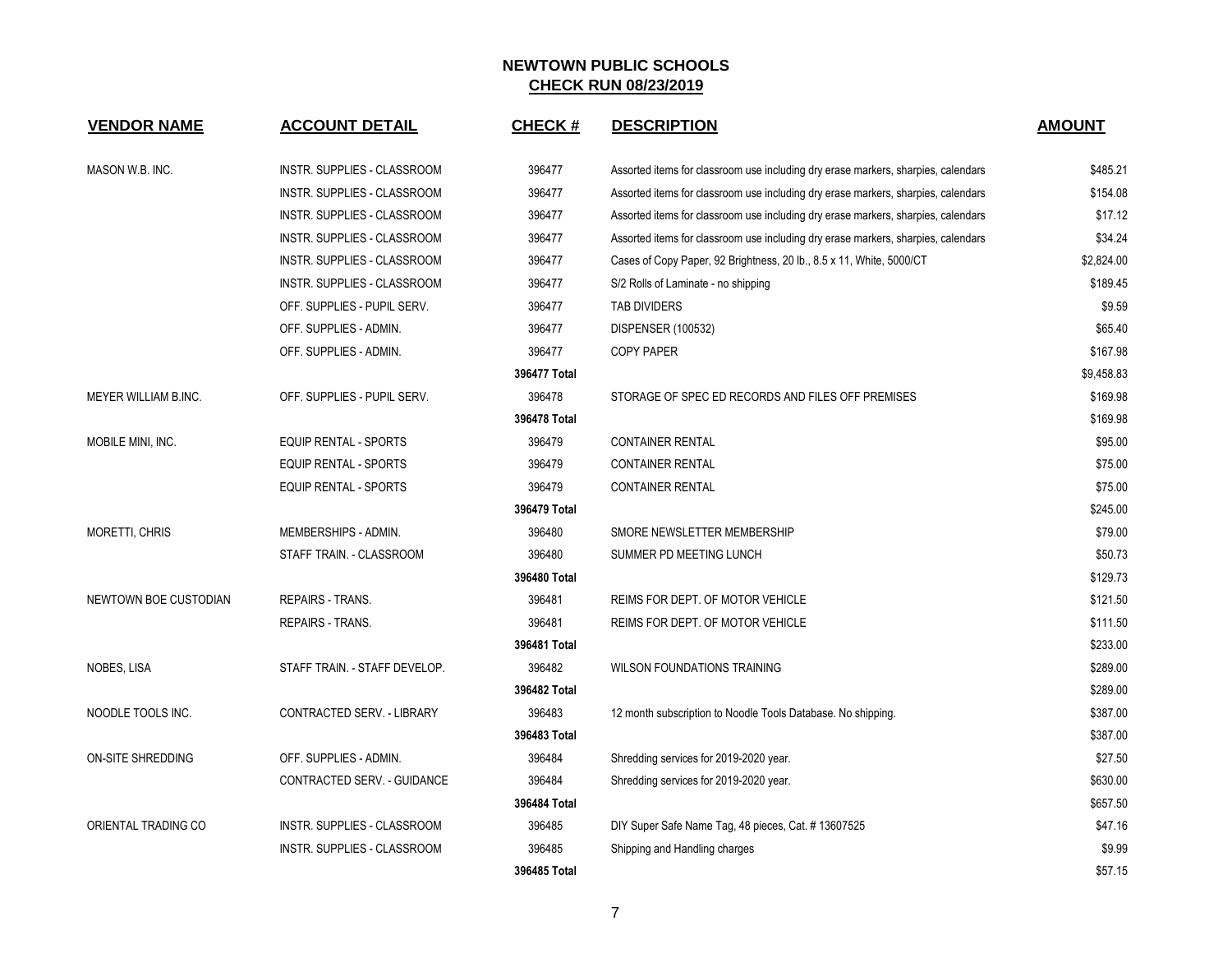| <b>VENDOR NAME</b>          | <b>ACCOUNT DETAIL</b>          | <b>CHECK#</b> | <b>DESCRIPTION</b>                                                  | <b>AMOUNT</b> |
|-----------------------------|--------------------------------|---------------|---------------------------------------------------------------------|---------------|
| PADULA, CHRISTOPHER         | B&G SUPPLIES - CUSTODIAL       | 396486        | SHOES (100374)                                                      | \$150.00      |
|                             |                                | 396486 Total  |                                                                     | \$150.00      |
| PAR INC.                    | PROF. SERV. - PSYCH/MED. EVAL. | 396487        | <b>SHIPPING</b>                                                     | \$26.56       |
|                             | INSTR. SUPPLIES - PSYCH.       | 396487        | EDDT 60008-RF                                                       | \$166.00      |
|                             | INSTR. SUPPLIES - PSYCH.       | 396487        | EDDT 6846PF                                                         | \$166.00      |
|                             |                                | 396487 Total  |                                                                     | \$358.56      |
| PONCIN, YANN MD             | PROF. SERV. - PSYCH/MED. EVAL. | 396488        | PROF. SERV. - PSYCH/MED. EVAL.                                      | \$1,950.00    |
|                             |                                | 396488 Total  |                                                                     | \$1,950.00    |
| <b>QUILL CORPORATION</b>    | OFF. SUPPLIES - ADMIN.         | 396489        | Quill Brand Lockland Bonded Big & Tall Managers Chair Free shipping | \$229.49      |
|                             |                                | 396489 Total  |                                                                     | \$229.49      |
| <b>RANGER RICK</b>          | INSTR. SUPPLIES - CLASSROOM    | 396490        | Annual Ranger Rick for 1st grade                                    | \$19.95       |
|                             | INSTR. SUPPLIES - CLASSROOM    | 396490        | Annual Ranger Rick for 1st grade                                    | \$19.95       |
|                             | INSTR. SUPPLIES - CLASSROOM    | 396490        | Annual Ranger Rick for 1st grade                                    | \$19.95       |
|                             | INSTR. SUPPLIES - CLASSROOM    | 396490        | Annual Ranger Rick for 1st grade                                    | \$19.95       |
|                             |                                | 396490 Total  |                                                                     | \$79.80       |
| <b>RENAISSANCE LEARNING</b> | CONTRACTED SERV. - READING     | 396491        | Accelerated Reader Subscription Renewal 8/1/2019-7/31/20            | \$4,375.00    |
|                             | CONTRACTED SERV. - READING     | 396491        | Star Reading Subscription Renewal 8/1/2019-7/31/2020                | \$970.00      |
|                             | CONTRACTED SERV. - READING     | 396491        | All Product Platform Renewal                                        | \$750.00      |
|                             |                                | 396491 Total  |                                                                     | \$6,095.00    |
| <b>RESOURCES FOR EDUCAT</b> | INSTR. SUPPLIES - READING      | 396492        | Reading Connection, Intermediate- English Only - single school      | \$248.50      |
|                             |                                | 396492 Total  |                                                                     | \$248.50      |
| <b>RESOURCES FOR EDUCAT</b> | INSTR. SUPPLIES - CLASSROOM    | 396493        | Annual Math/Science Connection - no shipping                        | \$239.00      |
|                             |                                | 396493 Total  |                                                                     | \$239.00      |
| RYONET CORPORATION          | INSTR. SUPPLIES - TECH ED.     | 396494        | SILK SCREN CLEANING- HEAT TRANSFER ROLLS- SEE CART                  | \$597.89      |
|                             | INSTR. SUPPLIES - TECH ED.     | 396494        | SILK SCREN CLEANING- HEAT TRANSFER ROLLS- SEE CART                  | \$153.25      |
|                             |                                | 396494 Total  |                                                                     | \$751.14      |
| SCHOLASTIC INC.             | INSTR. SUPPLIES - READING      | 396495        | Various Scholastic Magazines - Invoice #M6726180 Includes shipping  | \$3,325.52    |
|                             |                                | 396495 Total  |                                                                     | \$3,325.52    |
| SCHOOL DATEBOOKS INC.       | PRINTING - ADMIN.              | 396496        | <b>STUDENT PLANNERS</b>                                             | \$2,515.97    |
|                             |                                | 396496 Total  |                                                                     | \$2,515.97    |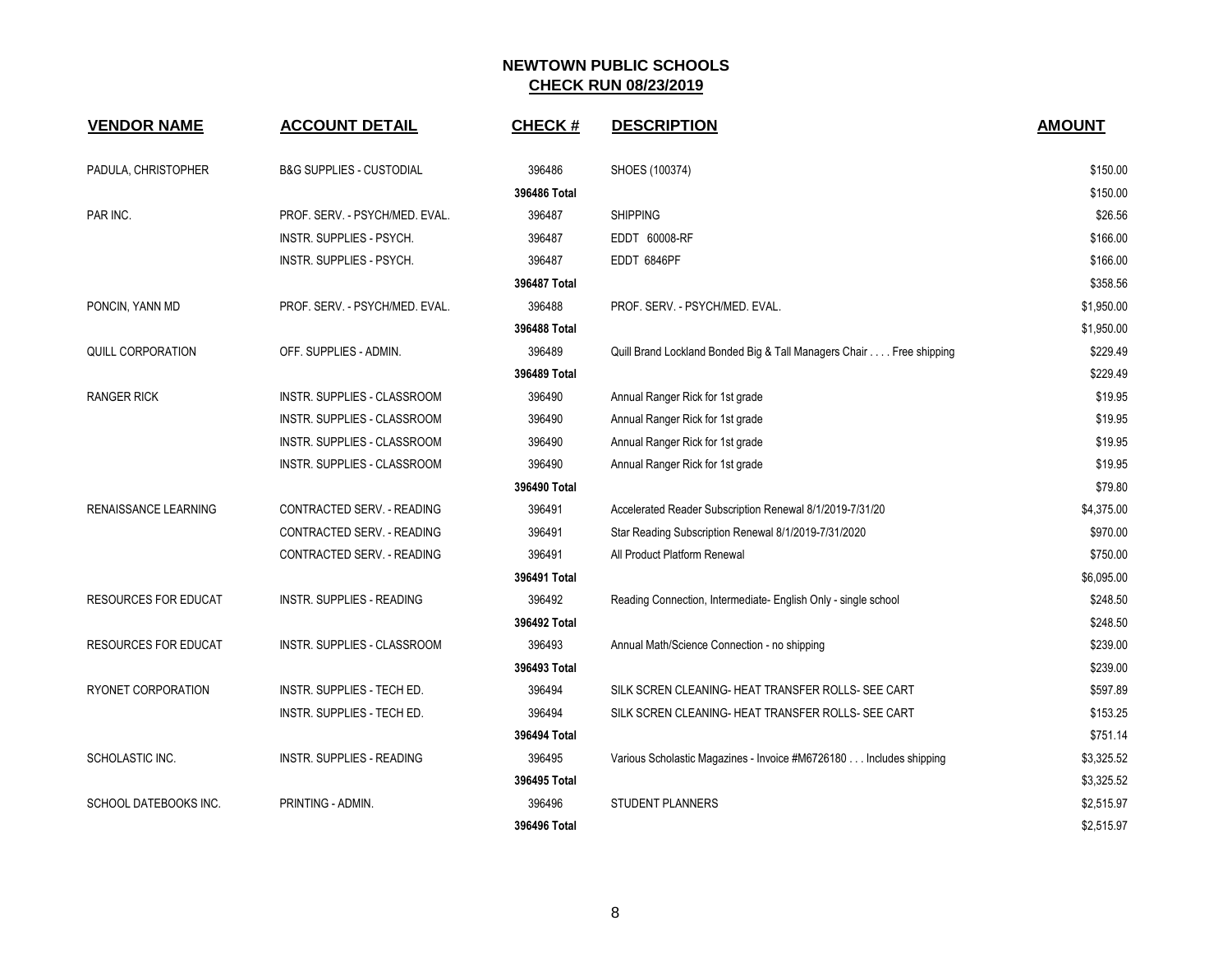| <b>VENDOR NAME</b>        | <b>ACCOUNT DETAIL</b>          | <b>CHECK#</b> | <b>DESCRIPTION</b>                                                             | <b>AMOUNT</b> |
|---------------------------|--------------------------------|---------------|--------------------------------------------------------------------------------|---------------|
| <b>SCHOOL SPECIALTY</b>   | INSTR. SUPPLIES - CLASSROOM    | 396497        | Supplies-See attached, name plates, pens, stickers, sentence strips, pencils   | \$586.24      |
|                           | INSTR. SUPPLIES - ART          | 396497        | Art supplies-see attached, no shipping                                         | \$122.46      |
|                           | INSTR. SUPPLIES - CLASSROOM    | 396497        | Clipboard, Flat Clip, Letter Size, BSN16508, Item #1376735                     | \$66.95       |
|                           | INSTR. SUPPLIES - CLASSROOM    | 396497        | Sheet Protectors, pack of 100, BSN74447, Item #1599655                         | \$12.45       |
|                           | INSTR. SUPPLIES - CLASSROOM    | 396497        | File Folders, Letter Size, Assorted Colors, 1/3 cut, pack of 100, School Smart | \$155.90      |
|                           | INSTR. SUPPLIES - CLASSROOM    | 396497        | Pencil Sharpener, one hole, hand held, assorted colors, School Smart           | \$32.40       |
|                           | INSTR. SUPPLIES - CLASSROOM    | 396497        | Folder, 2 pocket, 9 x 12, Assorted                                             | \$83.10       |
|                           | INSTR. SUPPLIES - CLASSROOM    | 396497        | Index Card, 3 x 5, unrolled Green, 100/pack, School Smart, Item # 088727       | \$14.70       |
|                           | INSTR. SUPPLIES - CLASSROOM    | 396497        | Index Card, 3 x 5, unrolled White, 100/pack, School Smart, Item # 088708       | \$18.00       |
|                           | INSTR. SUPPLIES - CLASSROOM    | 396497        | Index Card, 3 x 5, unrolled Blue, 100/pack, School Smart, Item # 088724        | \$9.31        |
|                           | INSTR. SUPPLIES - CLASSROOM    | 396497        | Index Card, 3 x 5, unrolled Canary, 100/pack, School Smart, Item # 088725      | \$14.70       |
|                           | INSTR. SUPPLIES - CLASSROOM    | 396497        | Index Card, 3 x 5, unrolled Cherry, 100/pack, School Smart, Item # 088726      | \$6.37        |
|                           | INSTR. SUPPLIES - CLASSROOM    | 396497        | Index Card, 3 x 5, Ruled, White, 100/pack, School Smart, Item # 088706         | \$5.76        |
|                           | INSTR. SUPPLIES - CLASSROOM    | 396497        | Blue Exam Books, 7 x 8.5, 16 sheets, 50/pack, School Smart, Item # 085465      | \$266.40      |
|                           | INSTR. SUPPLIES - CLASSROOM    | 396497        | Tape, Duck General Purpose Masking, 0.94 in. x 60 yards, Item #2004082         | \$35.00       |
|                           | INSTR. SUPPLIES - CLASSROOM    | 396497        | Tape, Duck General Purpose Masking, 1.88 in. x 60 yards, S/H included          | \$33.10       |
|                           | INSTR. SUPPLIES - CLASSROOM    | 396497        | Correction Tape, White-Out, AZ Correct, White, Pack of 18, Item #2013420       | \$64.98       |
|                           | EQUIPMENT - DISTRICT FURNITURE | 396497        | Classroom furniture Quote 7790148376, no shipping                              | \$5,767.88    |
|                           |                                | 396497 Total  |                                                                                | \$7,295.70    |
| SHIPMAN & GOODWIN LLP     | PROF. SERV. - SP. ED. LEGAL    | 396498        | <b>SPEC ED PROF SERV</b>                                                       | \$7,560.00    |
|                           | PROF. SERV. - SUPER.           | 396498        | <b>PROF SERV BOE</b>                                                           | \$14,852.50   |
|                           |                                | 396498 Total  |                                                                                | \$22,412.50   |
|                           | STAFF TRAIN. - SUPER.          | 396499        | SHPT WORKSHOP 08/08/2019                                                       | \$50.00       |
|                           |                                | 396499 Total  |                                                                                | \$50.00       |
|                           | STAFF TRAIN. - ADMIN.          | 396500        | SHPT WORKSHOP 08/08/2019                                                       | \$50.00       |
|                           |                                | 396500 Total  |                                                                                | \$50.00       |
| SILVEIRA, IDALINA         | STAFF TRAVEL - STAFF DEVELOP.  | 396501        | <b>FOUNDATIONS TRAINING</b>                                                    | \$125.28      |
|                           |                                | 396501 Total  |                                                                                | \$125.28      |
| SODERQUIST PLUMBING AND H | B. & G. REPAIRS - HOM.         | 396502        | WATER BOTTLE FILLING STATION PLUMBING - HOM                                    | \$517.65      |
|                           |                                | 396502 Total  |                                                                                | \$517.65      |
| SOUTH WEST CONFERENCE     | MEMBERSHIPS - ADMIN.           | 396503        | MEMBERSHIP FEE 19-20                                                           | \$3,750.00    |
|                           |                                | 396503 Total  |                                                                                | \$3,750.00    |